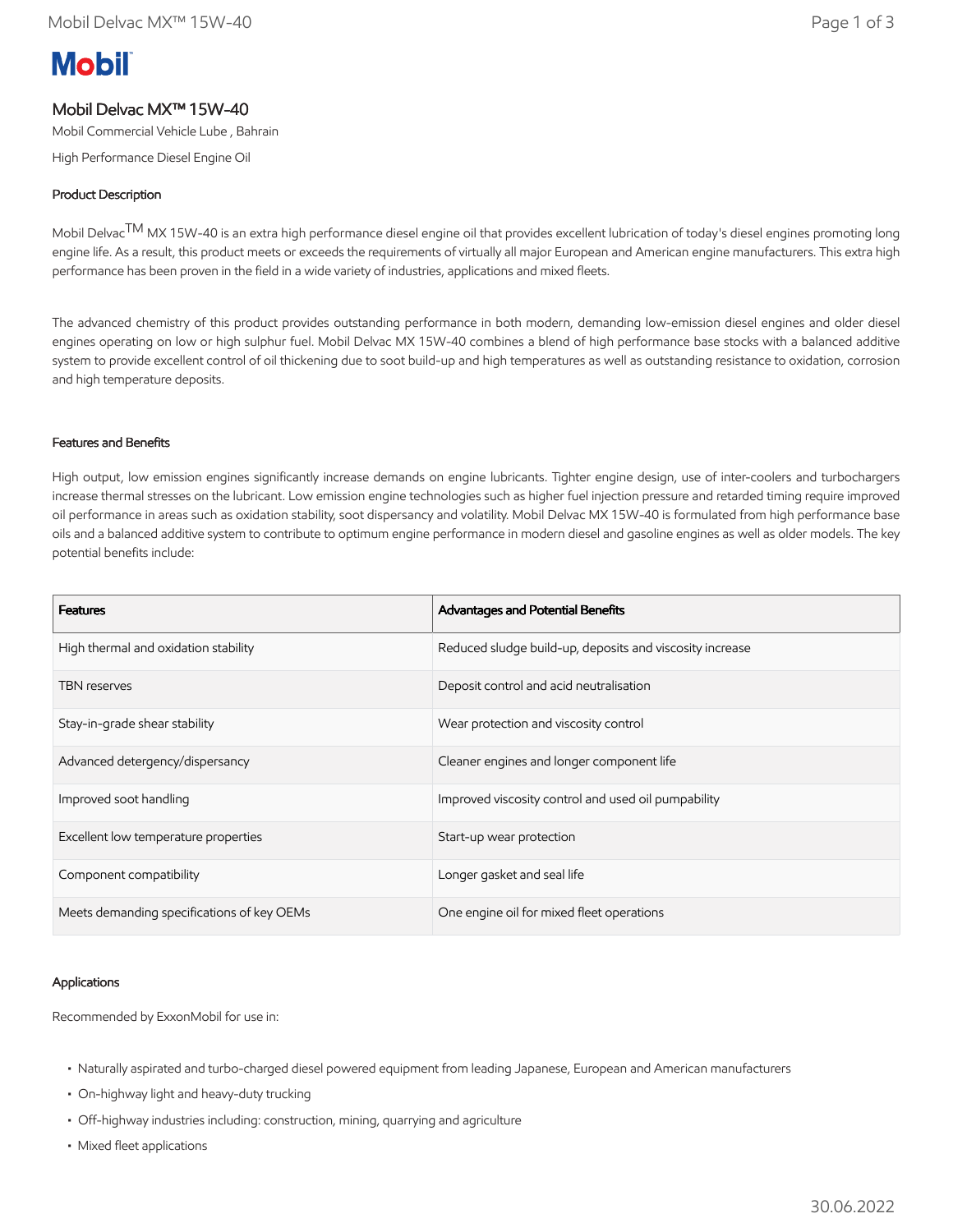| This product has the following approvals: |
|-------------------------------------------|
| Detroit Fluids Specification 93K215       |
| Mack EO-M Plus                            |
| Mack EO-N                                 |
| MB-Approval 228.3                         |
| <b>RENAULT TRUCKS RLD-2</b>               |
| VOLVO VDS-3                               |
| MTU Oil Category 2                        |

| This product is recommended for use in applications requiring: |
|----------------------------------------------------------------|
| ACEA B2                                                        |
| ACEA E3                                                        |
| API CF                                                         |
| API CF-4                                                       |
| API CG-4                                                       |
| Cummins CES 20071                                              |
| Cummins CES 20072                                              |
| Mack EO-M                                                      |
| MAN M 3275-1                                                   |
| RENAULT TRUCKS RD                                              |
| <b>RENAULT TRUCKS RD-2</b>                                     |
| RENAULT TRUCKS RLD                                             |
| VOLVO VDS-2                                                    |

| This product meets or exceeds the requirements of: |
|----------------------------------------------------|
| API CH-4                                           |
| API CI-4                                           |
| API SJ                                             |
| API SL                                             |